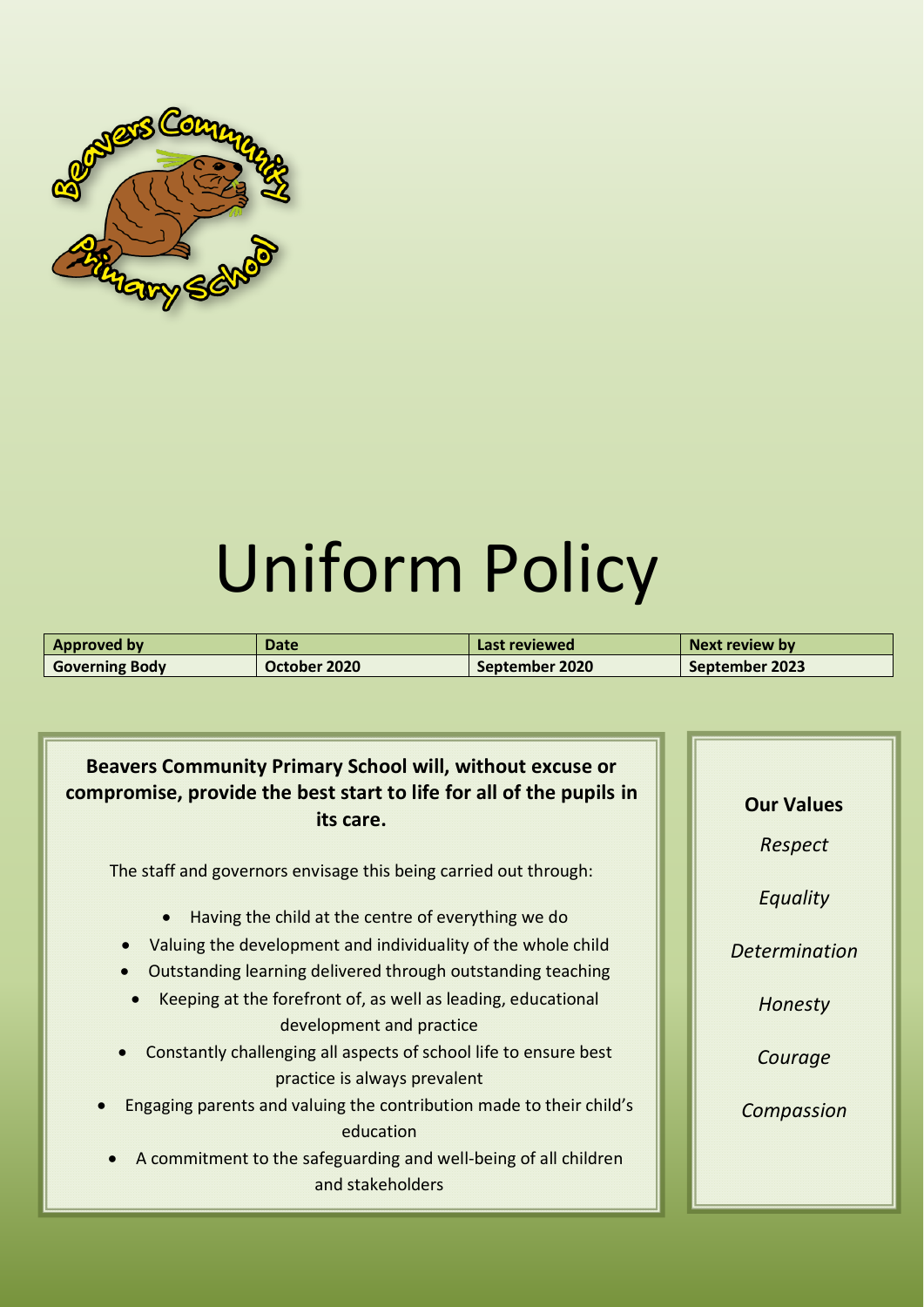

# **Introduction**

It is our policy that all children should wear school uniform when attending school, or when participating in a schoolorganised event outside normal school hours. We provide a complete list of the items needed for uniform on our school website.

## **Aims and objectives**

Our uniform policy reflects our values and reinforces our school's culture of high expectations and achievement. All pupils must dress according to the uniform policy. Our School Uniform is important to us. It is one way in which we identify ourselves as a school community and it promotes a strong, cohesive school identity which supports high standards and expectations in all areas of school life. It promotes harmony between different groups represented in the school.

Our policy is based on the premise that a school uniform:

- promotes a sense of pride in the school
- engenders a feeling of community and belonging
- is practical and smart
- identifies the children with the school
- is not distracting in class (as fashion clothes might be)
- makes children feel equal to their peers in terms of appearance
- is regarded as suitable and good value for money
- is designed with health and safety in mind.

# **Wearing of jewellery**

On health and safety grounds, we do not allow children to wear jewellery in our school with the exception of small objects of religious significance where no alternative is possible. We ask the children either to remove these objects during PE and games, or to cover them with tape. The school takes no responsibility in the event of loss, damage or injury resulting from the wearing of these items.

#### **Footwear**

Beavers Community Primary School wants all children to grow into healthy adults. We believe that it is dangerous for children to wear shoes with platform soles or high heels in school, so we do not allow this. We ask that children wear sensible black school shoes or trainers which are entirely black.

# **The role of parents**

We ask all parents who send their children to our school to support the uniform policy. We believe that parents have a duty to send their children to school correctly dressed and ready for their day.

Parents should ensure that their child has the correct uniform, and that it is clean and in good repair.

If any parent would like the school to modify the uniform policy, they should make representation, in the first instance, to the Headteacher. The school welcomes children from all backgrounds and faith communities. If there are serious reasons, for example religious objections, why parents want their child to wear clothes that differ from the school uniform, the school will look sympathetically at such requests. Similarly, should an item of school uniform prove problematic for a pupil with disabilities, then parents are invited to draw this to the attention of the Headteacher.

**The role of governors**

The Governing Body supports the Headteacher in implementing the uniform policy. It considers all representations from parents regarding this policy, and liaises with the Headteacher to ensure that the policy is implemented fairly and with sensitivity.

It is the Governors' responsibility to ensure that the schools' uniform meets all national regulations concerning equal opportunities, and that our uniform policy is consistent with our policy on equal opportunities. Governors ensure that the uniform policy helps children to dress sensibly, in clothing that is hardwearing, safe and practical.